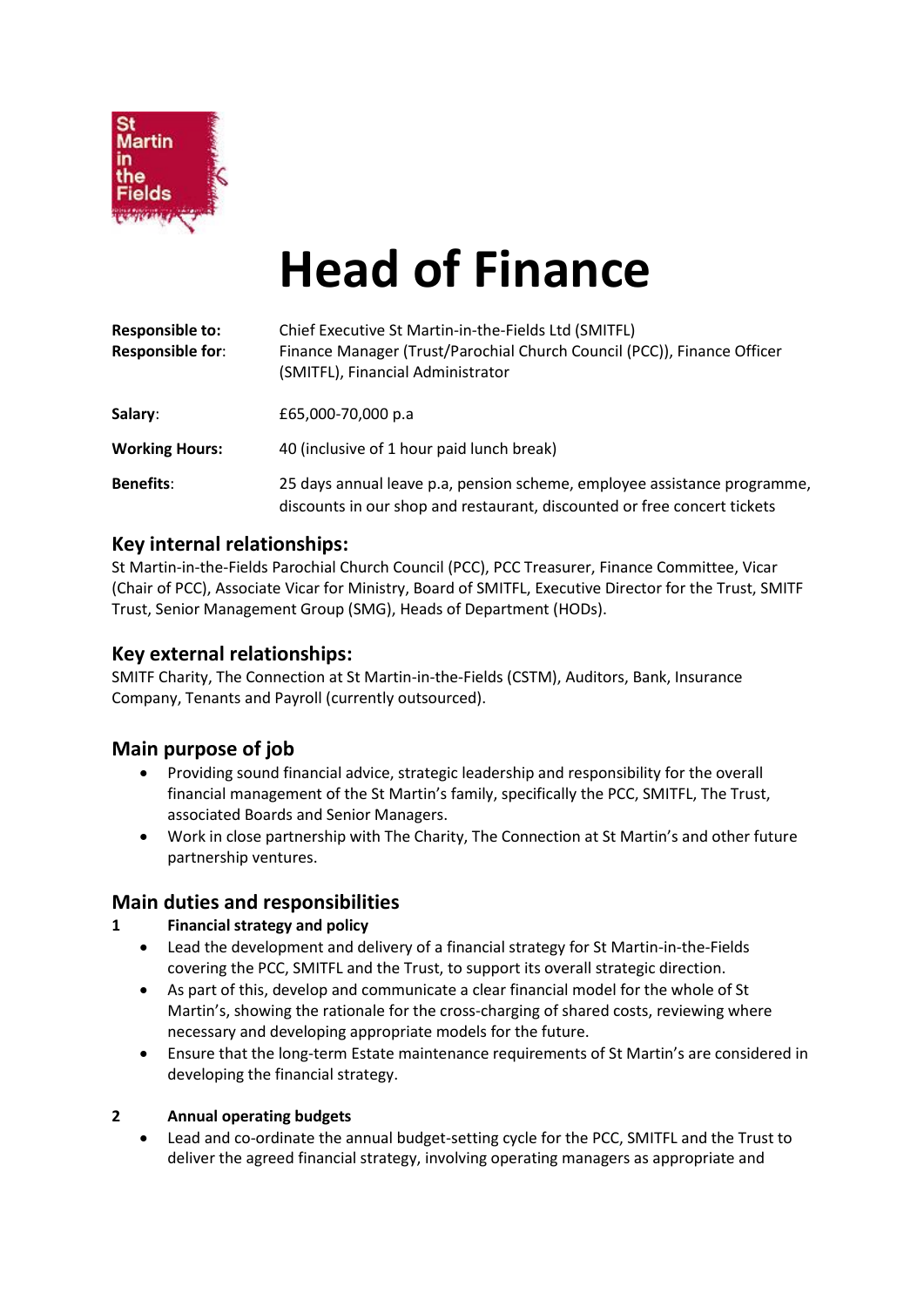ensuring that individual budgets are signed off by the relevant boards in advance of the end of each financial year.

# **3 Cash flow, investments and working capital**

- Manage and monitor cash flow, investments and working capital requirements as part of the overall financial strategy and the annual budget process for the PCC, SMITFL Board and the Trust.
- Report regularly to the PCC, SMITFL Board and the Trust Board on the cash flow and investment position.

# **4 Accounting system**

- Manage the financial and accounting systems of the PCC, SMITFL and the Trust (using Xero) ensuring that accounting policies and procedures are in place, adhered to and that robust financial controls are in place.
- Work with all parts of St Martin's to improve financial and business processes to achieve more efficient ways of working, taking full advantage of available technology.
- Manage the acquisition of capital assets and ensure that assets are properly recorded, amortized and disposed of as appropriate.

#### **5 Payroll**

- Oversee all payroll functions to ensure that employees are paid in a timely and accurate manner.
- Process and submit statutory and benefits remittances on time.
- Manage the employee pension, insurance and benefits plans.

## **6 Financial reporting**

- Produce monthly management accounts along with budget forecasts and projections and other management information as required and to the appropriate level of detail, for operational managers, and also for presentation to the relevant boards using Xero and Fathom
- Provide the PCC Treasurer, SMITFL CEO, and the Trust Director with other financial reports as required for PCC/SMITFL Board/the Trust meetings and attend these meetings routinely to present financial information.
- Working closely with the PCC Treasurer, ensure that financial information is presented in a timely way, and that adequate records are maintained of discussions.
- Oversee the Finance Manager in providing the Trust with financial information in support of general and specific fundraising campaigns.

## **7 Financial accounts**

- Produce annual accounts for SMITFL and oversee the Finance Manager in producing accounts for the PCC, and the Trust, working with the external auditors (currently Hays Macintyre).
- Coordinate the filing of the final accounts with Companies House (SMITFL) and Charities Commission (PCC and Trust).

## **8 Risk management**

- Coordinate risk register review meetings, discuss and collate updates, maintain up to date records and report as appropriate.
- Make recommendations to appropriate boards as necessary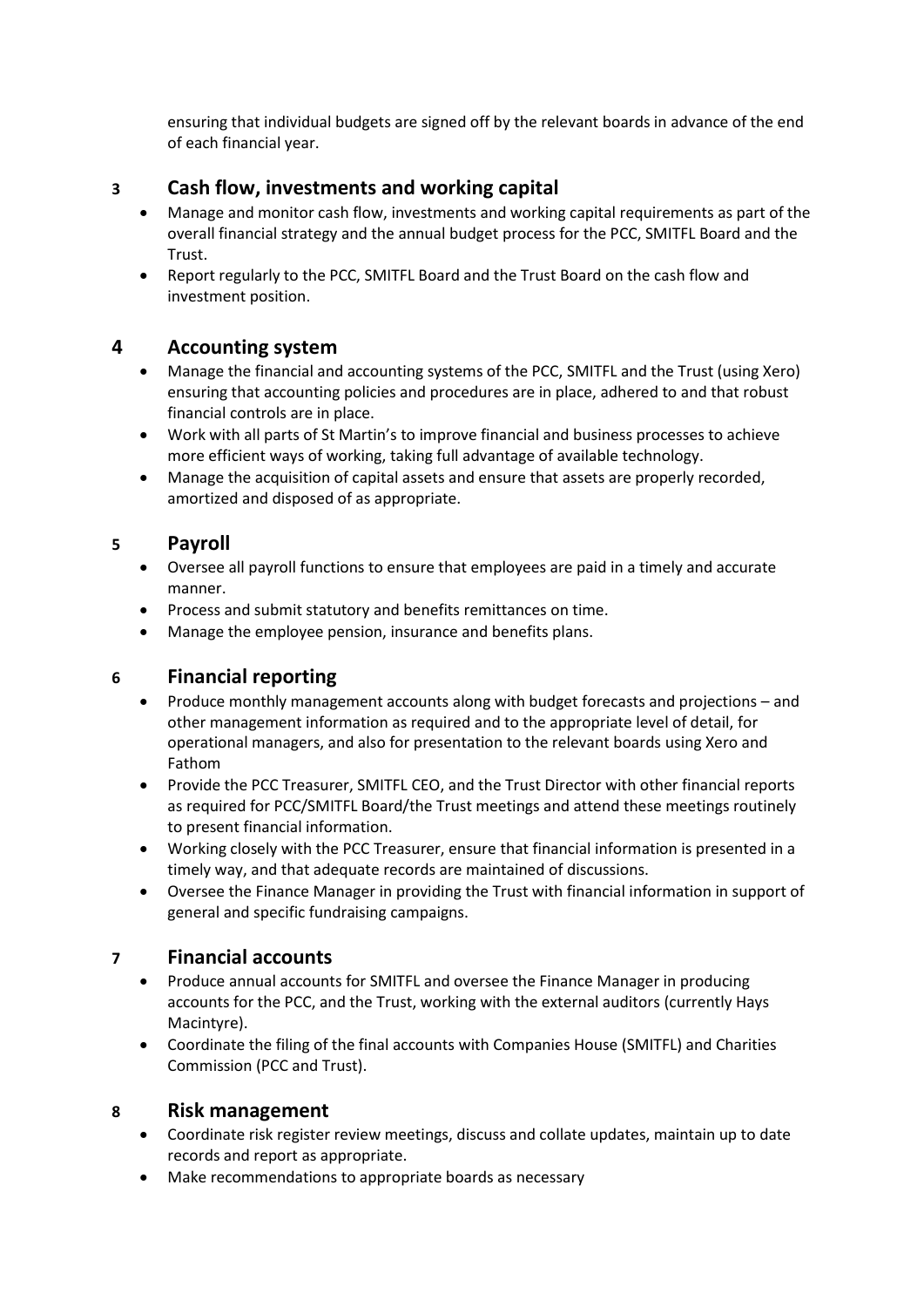## **9 Operations management**

- Maintain financial records for specific projects, provide accurate and timely financial reports on them as appropriate.
- Work with the Estates Manager to oversee the procurement of IT, telephones, security, stationery, office supplies and equipment, waste, M & E and insurance.
- Lead in the financial planning required to deliver an annual ongoing repair and maintenance programme, reviewing supplier contracts as necessary.
- Work with HODs and Senior Management Group to support them with other procurement activity across St Martin's.
- Develop financial partnership working opportunities with other churches and organisations along the lines of our current management of the estate maintenance for St James's Piccadilly.

# **10 Governance, legal and compliance**

- Ensure appropriate insurance cover is maintained across the three areas. Coordinate the annual insurance review meeting and subsequent follow-up actions on insurance claims where appropriate
- Schedule and undertake a review programme for external support services contracts with St James's Piccadilly, and any newcomers.
- Register appointments and resignations of Directors / Trustees to SMITFL Board /the Trust, and any changes to Shareholders as these occur.
- Schedule licence review meetings for on-site tenants, namely The Connection at St Martinin-the-Fields (CSTM), Bishop Ho Ming Wah Centre (BHMW), potential Mobile Phone Mast, the Charity and the Trust.
- Ensure that all tax and VAT compliance are addressed appropriately

## **11 Personal, professional and team development**

- Keep up to date with financial changes and developments, feedback to finance team and colleagues as required
- Provide positive leadership, management and development of the team. Undertake annual appraisals and regular coaching

This is not an exhaustive description of the duties. Aspects will change over time and the jobholder is expected to contribute to the role's development and progression.

# **Nature and scope of the job**

- The successful candidate will join the St Martin's team at a time that ambitious plans for regrowth and development are underway as we emerge from the difficulties of Covid.
- The postholder will be expected to attend and report to the SMITFL Board, PCC, Finance and Fabric Committee and Trust meetings.
- The critical requirements are maintaining the financial integrity of St Martin's during a period of expansion and change and to fully manage the in developing and implementing financial strategy.
- Knowledge, skills and abilities

To be effective in this role you will need to demonstrate knowledge of the following, including formal training where appropriate: